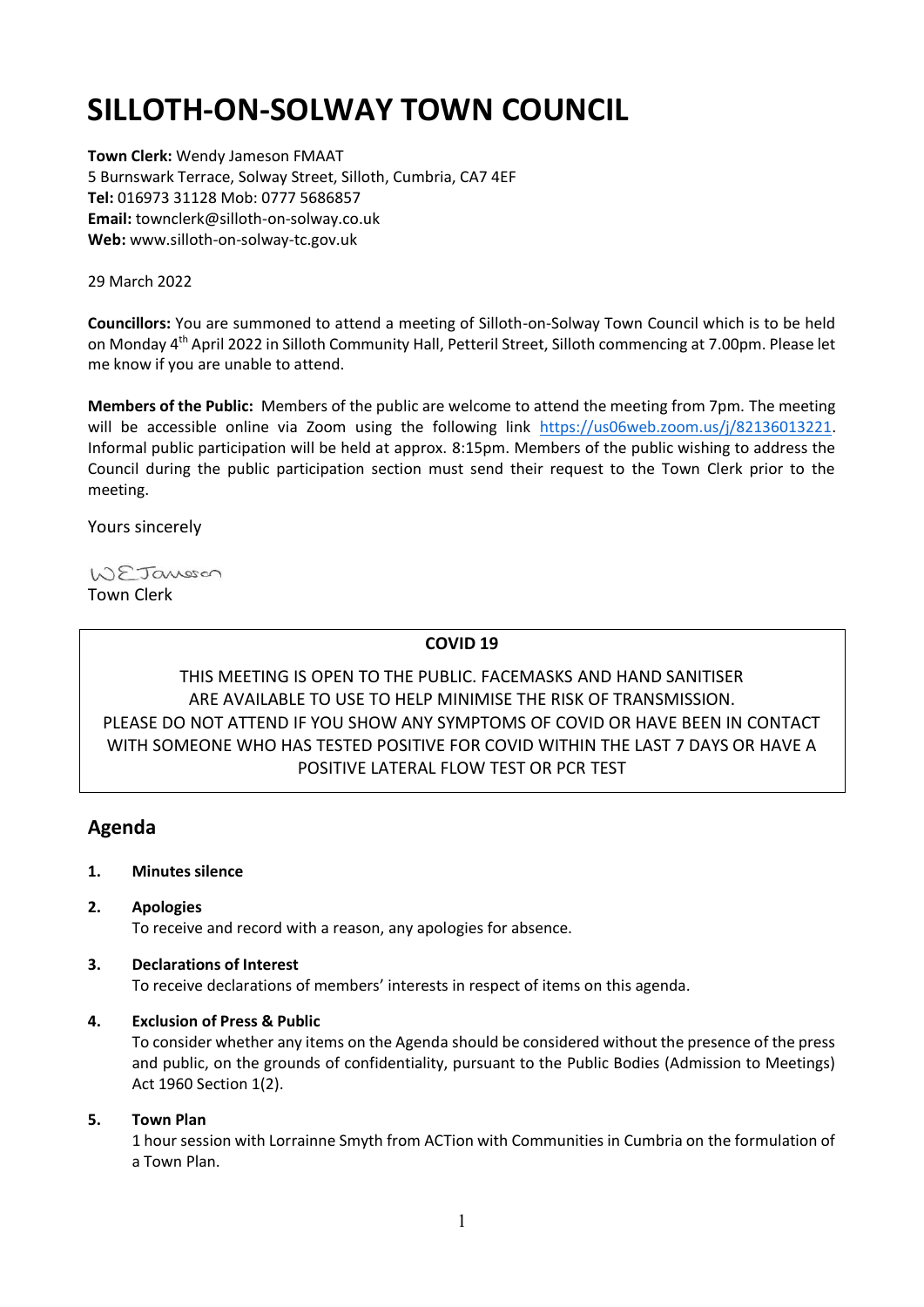# **6. Chairman's Announcements**

To receive announcements by the Chairman.

# **7. Minutes**

To approve the minutes of the meetings held on the 7 March & 28 March 2022 as a true record.

# **8. Public Participation**

Members of the public are invited to speak for a maximum of 3 minutes each. The maximum total time for public participation will be 15 minutes. At the close of this item, members of the public will no longer be permitted to address the Council Members unless invited to do so by the Chairman.

# **9. Schedule of Correspondence, notices and publications**

To receive a schedule of correspondence, notices and publications received since the last meeting and to note items highlighted bold requiring action.

# **Publications & magazines etc**

- a) CALC News January & February 2022.
- b) Clerks & Councils Direct March 2022.
- c) Local Government Reorganisation (LGR) Newsletter 2 March 2022.
- d) Local Government Reorganisation (LGR) Newsletter 10 March 2022.
- e) Local Government Reorganisation (LGR) Newsletter 16 March 2022.
- f) Cumbria Police Allerdale Focus March 2022 Maryport, Aspatria, Silloth & Wigton.
- g) Borderlands Partnership Newsletter March 2022.
- h) Allerdale GDF Community Partnership Newsletter Issue 2.

# **Information**

- i) Cumbria County Council Waver/Latrigg/Caldew Street footway reconstruction works Flagged footways are being removed and replaced with asphalt. Carriageway will be widened on the righthand side between 6 and 36 Waver Street with the grass verge removed to allow for parking.
- j) Cumbria County Council Changes to Ellenvale coaches service 60 & 68 from 11 April.
- k) CALC Minutes of the Joint meeting with Allerdale BC and Cumbria CC held on 3 February 2022.
- l) LGR Update 15 March 2022 7pm to 8.30pm virtual event with Andrew Seekings giving a brief LGR/elections update presentation and then answering questions.
- m) NALC calls on local councils to have a say on new parliamentary constituencies.
- n) Cumbria County Council Waver/Latrigg/Caldew Street footway reconstruction works Dropped kerbs are being installed between 49 & 51 Waver Street and may be able to install one at 27 Waver St to St Andrews Church. The second phase of the works will include Caldew Street and they will ensure a dropped kerb is added between 31a Caldew Street and the Co-op.
- o) NALC General Briefing 1-22 Ukraine.
- p) Survey for the Ukraine survey to gather information on communities and organisations in Cumbria that are involved in (or planning to get involved in) supporting people from Ukraine.
- q) Local Government Reorganisation (LGR) Town & Parish Council Session 15 March 2022.
- r) NALC publishes new 2022 local election resources.
- s) Allerdale Borough Council re: Changing Place Toilet Funding. Allerdale have been successful in obtaining funding of £134k for 3 proposed CPT in the Borough.

## **Action**

- t) Letter seeking permission for a memorial bench.
- u) Email regarding a HGV parking next to the MUGA on Town Council land.
- v) Email seeking permission from the Town Council to use a metal detector around the Silloth area including Silloth Green.
- w) Paramount Amusements Email seeking permission to operate 2 rides next to their premises from April until the end of September.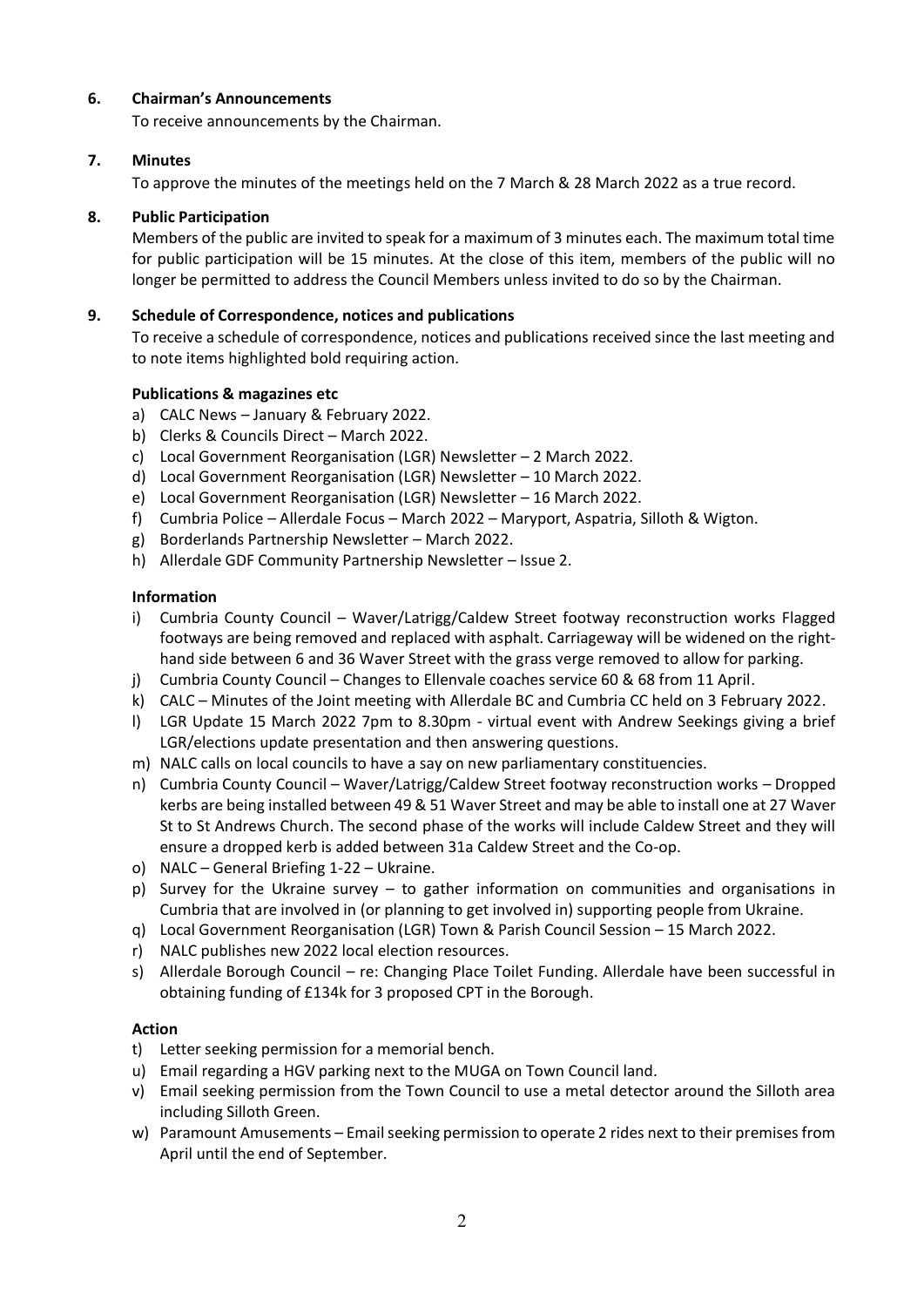# **10. Planning Applications**

**Allerdale Borough Council** has granted planning permission for the following:

**Ref No:** FUL/2022/0028 **Applicant:** Silloth AFC **Proposal:** Erection of new club house **Location:** Silloth AFC, Eden Street, Silloth.

**Ref No:** FUL/2022/0039 **Applicant:** G Winter **Proposal:** Conversion of dwelling to three flats with extension to rear **Location:** Lilac House, Station Road, Silloth, CA7 4AE

**Ref No:** HOU/2022/0032 **Applicant:** Steven & Beverley Shaw **Proposal:** New ground floor bathroom extension, installation of new UPVC windows/doors and a new rear summer house/covered barbecue area (Resubmission of HOU/2021/0266) **Location:** Seawinds, 206 Skinburness Road, Skinburness, Wigton, CA7 4QS

**Ref No:** HOU/2022/0025 **Applicant:** David Thompson **Proposal:** Demolition of existing garage and proposed side extension **Location:** Lindens, School Lane, Silloth, CA7 4DX

# **11. Committees**

a) To receive reports from the following: - Planning Committee – 7 March 2022 Planning Committee – 28 March 2022

# **12. Representatives on Outside Bodies**

To receive reports from the following: -

i) Joint Advisory Body ii) Silloth Tourism Action Group iii) Sea Dyke Charity iv) Longcake Education Trust v) Solway Community Technology College vi) Sports Hall vii) Friends of Silloth Green viii) Sports Association ix) Silloth Coastal Community Team

# **13. Borough Councillor and County Councillors' Reports**

To receive reports from Allerdale and County Councillors.

## **14. Grounds Maintenance Report**

To receive a grounds maintenance report for information and/or determine any action as appropriate.

## **15. Town Clerk's Report**

To receive a report from the Town Clerk in relation to matters currently being dealt with and notify the Council of any important dates of interest.

## **16. Payment of Accounts**

- a) To ratify a decision made by email regarding the installation of a fence around the new picnic area at the Eden Street play area.
- b) To authorise the payment of Accounts listed in the attached schedule.

## **17. Requests for financial assistance**

## **18. Events to be held on Town Council property**

a) Email regarding the possibility of starting a parkrun in Silloth and suggesting that he attends a Council meeting to explain what's involved.

## **19. Public Toilets & Splash Pad**

To consider re-opening some of the other public toilets on the Green and consider when to open the Splash Pad this year.

## **20. Councillors' reports and items for future agendas**

Each Councillor is requested to use this opportunity to report minor matters of information not included elsewhere on the agenda and to raise items for future agendas. Councillors are respectfully reminded that this is not an opportunity for debate or decision making.

## **21. Estimates**

To consider quotations received.